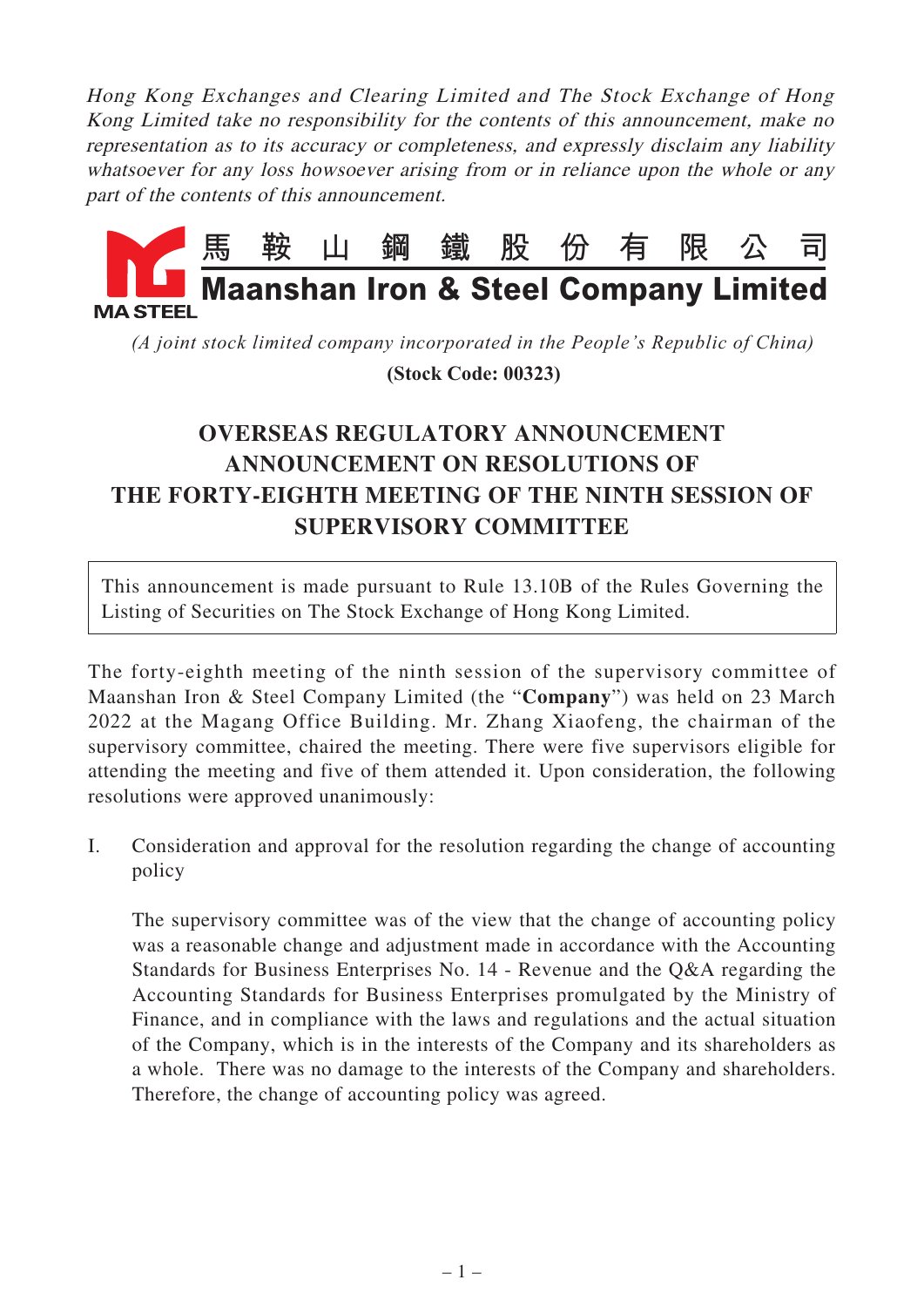II. Consideration and approval for the resolution regarding changes in provisions for price decrease in inventories, changes in provisions for bad debts and the provision for impairment of fixed assets at the end of 2021.

It is considered at the meeting that the proposal was in line with relevant national laws, regulations and accounting standards for business enterprises, as well as the actual production and operation of the Company. The review process was legal and compliant, and no action that would damage the interests of the Company and shareholders was found.

III. Consideration and approval for the proposal on the final profit distribution plan of the Company for 2021

It is considered at the meeting that the final profit distribution plan of the Company for 2021 complied with the requirements of the laws, regulations and the Articles of Association, conducive to safeguarding the long-term interests of shareholders, which will be proposed to the general meeting for consideration and approval.

- IV. Consideration and approval for the Work Report of the supervisory committee for the year of 2021, which will be proposed to the general meeting for consideration and approval.
- V. Consideration and approval for the resolution regarding the remuneration for directors, supervisors and senior management for the year of 2021, which will be proposed to the general meeting for consideration and approval.
- VI. Consideration and approval for evaluation report on internal control of the Company for the year of 2021

It is resolved at the meeting that during the reporting period, the internal control system of the Company was robust and effective, and free from material defect; the internal control evaluation report reflects the establishment and implementation of the internal control system of the Company in a truthful and objective manner, and is free from any false or misleading statement.

VII. Consideration and approval for the Environmental, Social and Governance Report of the Company for the year of 2021

The supervisory committee opines that the Company is able to safeguard the legitimate rights and interests of related parties, attach importance to corporate governance, protect the environment, develop cyclic economy, contribute to public welfare undertakings and perform its social responsibilities earnestly.